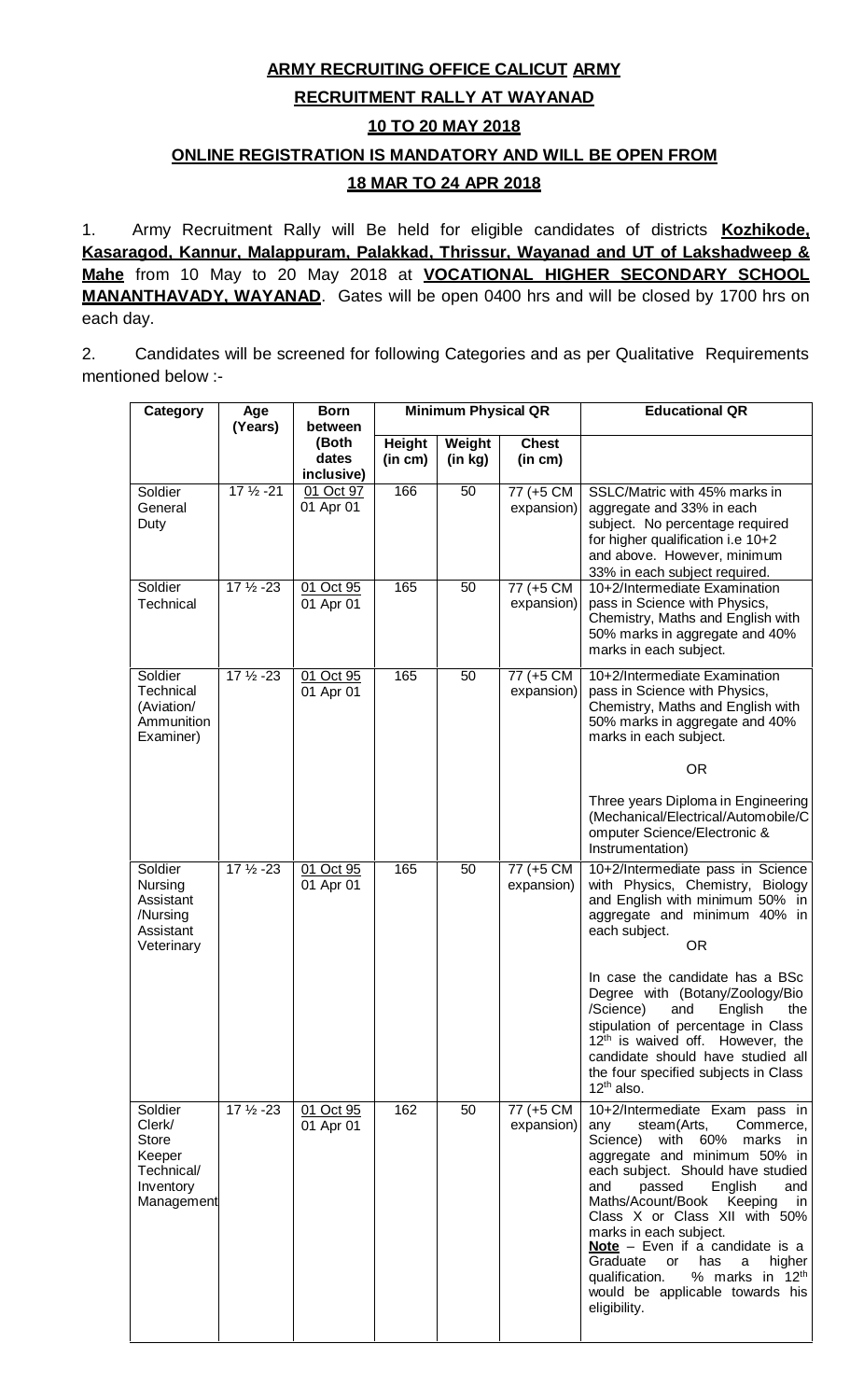| Category  | Age<br>(Years)      | <b>Born</b><br>between<br>(Both | <b>Minimum Physical QR</b> |         |              | <b>Educational QR</b>                             |  |  |
|-----------|---------------------|---------------------------------|----------------------------|---------|--------------|---------------------------------------------------|--|--|
|           |                     |                                 | Height                     | Weight  | <b>Chest</b> |                                                   |  |  |
|           |                     | dates                           | (in cm)                    | (in kg) | (in cm)      |                                                   |  |  |
|           |                     | inclusive)                      |                            |         |              |                                                   |  |  |
| Soldier   | $17\frac{1}{2}$ -23 | 01 Oct 95                       | 166                        | 50      | 76 (+5 CM    | 10 <sup>th</sup> / T <br>Mess<br>Syce,<br>(except |  |  |
| Tradesman |                     | 01 Apr 01                       |                            |         | expansion)   | Keeper and House Keeper,<br>who                   |  |  |
|           |                     |                                 |                            |         |              | may be $8th$ pass).                               |  |  |
|           |                     |                                 |                            |         |              |                                                   |  |  |

## **Special Instructions(if any(Example)**

1. Candidates having D+ in Class  $10<sup>th</sup>$  and  $12<sup>th</sup>$  must submit their detailed mark sheet | at the time of participation in the rally.

| <b>Special Physical Standards (As applicable)</b>                                                                                                                          |                        |                       |                 |
|----------------------------------------------------------------------------------------------------------------------------------------------------------------------------|------------------------|-----------------------|-----------------|
| <b>Class/Category</b>                                                                                                                                                      | <b>Height</b><br>(Cms) | <b>Chest</b><br>(Cms) | Weight<br>(Kgs) |
| Candidates from Andaman and Nicobar<br>Island, Lakshdweep Group<br>Including<br>Minicoy                                                                                    |                        |                       |                 |
| <b>Settlers</b><br>(i)                                                                                                                                                     | 165                    | 76                    | 48              |
| (ii)<br>Locals                                                                                                                                                             | 155                    | 76                    | 48              |
| Tribals of authorised Tribal Areas                                                                                                                                         | 162                    | 77                    | 48              |
| <b>@Relaxation in Physical Standrads</b>                                                                                                                                   |                        |                       |                 |
| Sons of Servicemen(SOS)/ Ex<br>servicemen(SOEX)/ War Widows<br>(SOWW)/ Widows of Ex Servicemen                                                                             | $\overline{2}$         |                       | $\overline{2}$  |
| Adopted son/son-in-law of a War Widow, it<br>she has no son including a legally adopted<br>son of Serving Soldier/ Ex Servicemen                                           | $\overline{2}$         |                       | $\overline{2}$  |
| Outstanding Sportsmen (international/<br>National/ State District level having secured<br>1 <sup>st</sup> /2 <sup>nd</sup> position in last two years)                     | $\overline{2}$         | 3                     | 5               |
| @ Note – Relaxation in Physical Standards is either for wards of Servicemen/ Ex<br>Servicemen or sportsmen(not both) and is in addition to the special Physical Standards. |                        |                       |                 |

3. Candidates will be tested as stated below :-

| 1.6 Km Run<br>Beam (Pull<br>Zig-Zag<br>9 Feet<br>Ups)<br><b>Balance</b><br>Ditch<br>Pull<br><b>Marks</b><br>Marks<br>Group<br><b>Ups</b><br>Need to<br>Group I-Upto 5 Min 30 Sec<br>10 <sup>°</sup><br>Need to<br>60<br>40 |  |  |  |  |  |  |
|----------------------------------------------------------------------------------------------------------------------------------------------------------------------------------------------------------------------------|--|--|--|--|--|--|
|                                                                                                                                                                                                                            |  |  |  |  |  |  |
|                                                                                                                                                                                                                            |  |  |  |  |  |  |
|                                                                                                                                                                                                                            |  |  |  |  |  |  |
|                                                                                                                                                                                                                            |  |  |  |  |  |  |
|                                                                                                                                                                                                                            |  |  |  |  |  |  |
| Qualify<br>Qualify<br>Group II-5 Min 31 Sec to 5 Min<br>48<br>9<br>33                                                                                                                                                      |  |  |  |  |  |  |
| 45 Sec<br>8<br>27                                                                                                                                                                                                          |  |  |  |  |  |  |
| 7<br>21                                                                                                                                                                                                                    |  |  |  |  |  |  |
| 6<br>16                                                                                                                                                                                                                    |  |  |  |  |  |  |
| <b>Physical Measurement (At Rally Site)</b>                                                                                                                                                                                |  |  |  |  |  |  |
| Physical measurements will be carried out as per the Physical standards                                                                                                                                                    |  |  |  |  |  |  |
| listed at Para 2 above                                                                                                                                                                                                     |  |  |  |  |  |  |
| <b>Medical Test</b>                                                                                                                                                                                                        |  |  |  |  |  |  |
| As per laid down medical standards at the Rally Site.<br>(a)                                                                                                                                                               |  |  |  |  |  |  |
| Unfit candidates will be referred to MH/CH/BH for specialist review.<br>(b)                                                                                                                                                |  |  |  |  |  |  |
| <b>Written Test through Common Entrance Examination (CEE)</b>                                                                                                                                                              |  |  |  |  |  |  |
| (a) Will be conducted for medically fit candidates at nominated venue.                                                                                                                                                     |  |  |  |  |  |  |
| Location, Date and time of written test will be intimated at rally site and                                                                                                                                                |  |  |  |  |  |  |
| through Admit Cards.                                                                                                                                                                                                       |  |  |  |  |  |  |
| (b) Admit card for the CEE for the Rally Fit candidates will be issued at                                                                                                                                                  |  |  |  |  |  |  |
| Rally Site itself.<br>Admit cards for the CEE for the Review Fit cases will be issued after                                                                                                                                |  |  |  |  |  |  |
| (C<br>getting medically fit by concerned specialist/ Specialists at MH/CH/BH.                                                                                                                                              |  |  |  |  |  |  |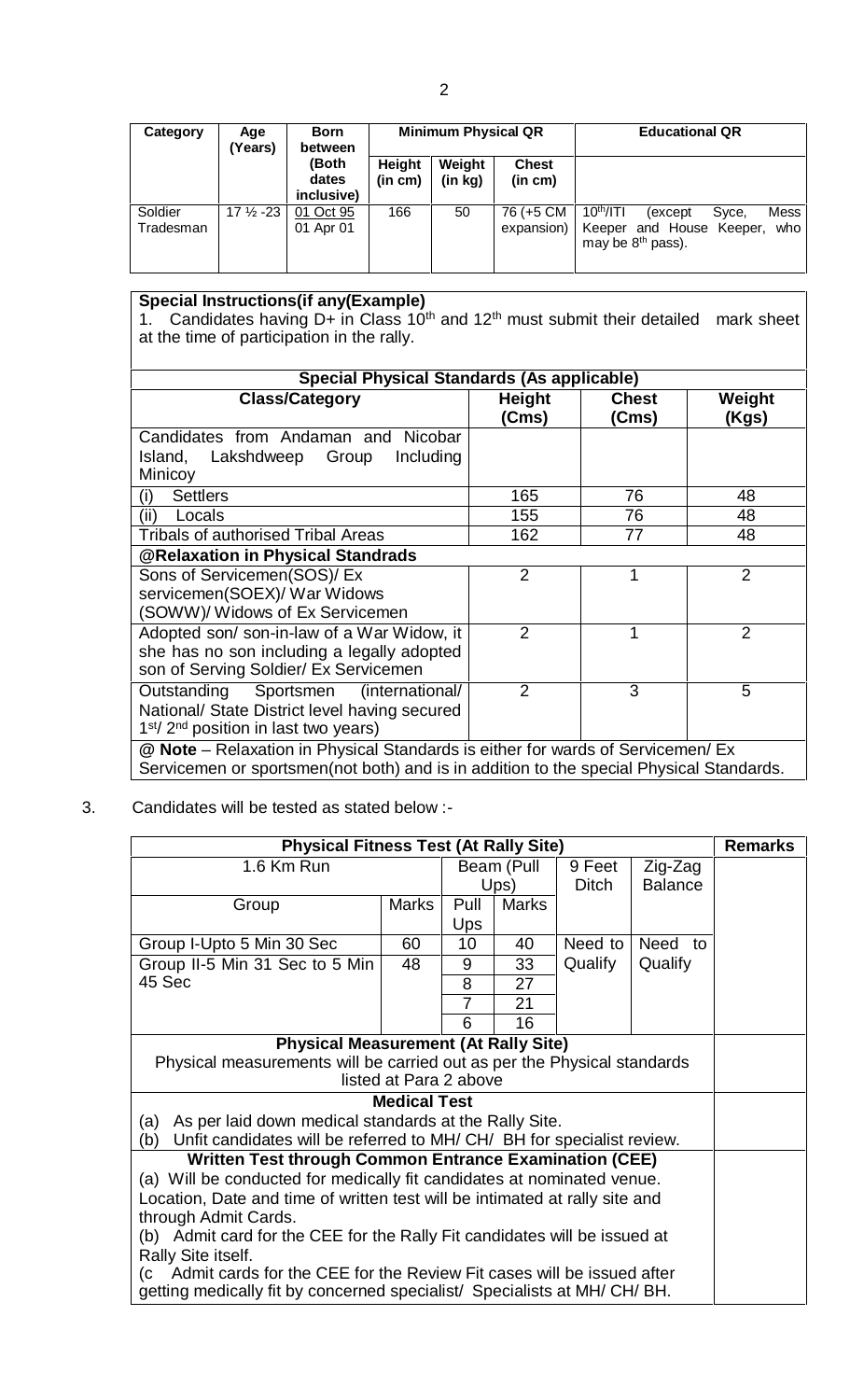4. Candidates are required to bring following documents/ certificates in original with two attested photocopies with them to the rally site :-

(a) **Admit Card**. Printed on Laser Printer on good quality paper (Do not shrink the size).

(b) **Photograph**. Twenty copies of unattested Passport size colour photographs developed on good quality photographic paper in white background not more than three months old. Computerised/ photo shopped photographs will NOT be accepted.

(c) **Education Certificates**. Education Certificates with marks sheet of all educational qualifications achieved by candidate i.e Matric/ Intermediate/ Graduation etc from recognised School/ College/ Board/ University. Degree holder candidate will produce Provisional/ Original Degree issued by University.

(d) **Nativity Certificate**. Nativity Certificate with photograph issued by Tehsilder/ District Magistrate.

(e) **Community/Cast Certificate**. Community/Caste Certificate affixed with photograph of the candidate issued by the Tehsilder/ District Magistrate.

(f) **Religion Certificate**. Religion Certificate issued by the Tehsilder/ SDM. (if religion as "SIKH/ HINDU/ MUSLIM/ CHRISTIAN" is not mentioned in caste certificate).

(g) **School Character Certificate**. School Character Certificate issued by the School/ College Principal/ Headmaster

(h) **Character Certificate**. Character Certificate with photograph issued by Village Sarpanch/Municipal Corporation within last six months.

**Unmarried Certificate**. Unmarried Certificate for candidates less than 21 years of age with photograph issued by village Sarpanch/ Municipal Corporation within last six months.

(k) **Relationship Certificate**. SOS/ SOEX/ SOW/ SOWW Candidates are required to produce the following documents :-

(i) Relationship certificate issued from respective Records Office only duly signed by Record Officer with Personal number, Rank, Name and particular of the Record Officer issuing the Relationship Certificate with office seal/ stamp is endorsed.

(ii) A declaration to the affect as mentioned below inAffidavit on Ten Rupees Non-Judicial stamp paper prepared by the ESM duly singed by 1<sup>st</sup> Class/ Executive/ Judicial Magistrate is required to be submitted by the candidate at rally site. The ESM will mention particular of all sons including name, date of birth and their employment/ occupation in the affidavit and declare that "I am willing to avail SOEX benefits for only one son name whose Date of birth is \_\_\_. I have not availed SOS/ SOEX benefits for another son earlier, if my statement is found fake/ wrong at later stage, legal action can be initiated against me besides candidature of my son will be cancelled by the military authority. I shall never challenge for the same in the Hon'ble Court of Law"

(iii) Original Discharge Book of Ex-Serviceman also to be produced. Name and date of birth of the candidate must have been recorded in it.

**NCC Certificate**. NCC A/ B/ C certificate and Republic Day Parade certificate should have photograph of the candidate duly attested by issuing authority. Provisional NCC A/ B/ C pass certificates will only be accepted if authenticated by concerned NCC Group Commanders.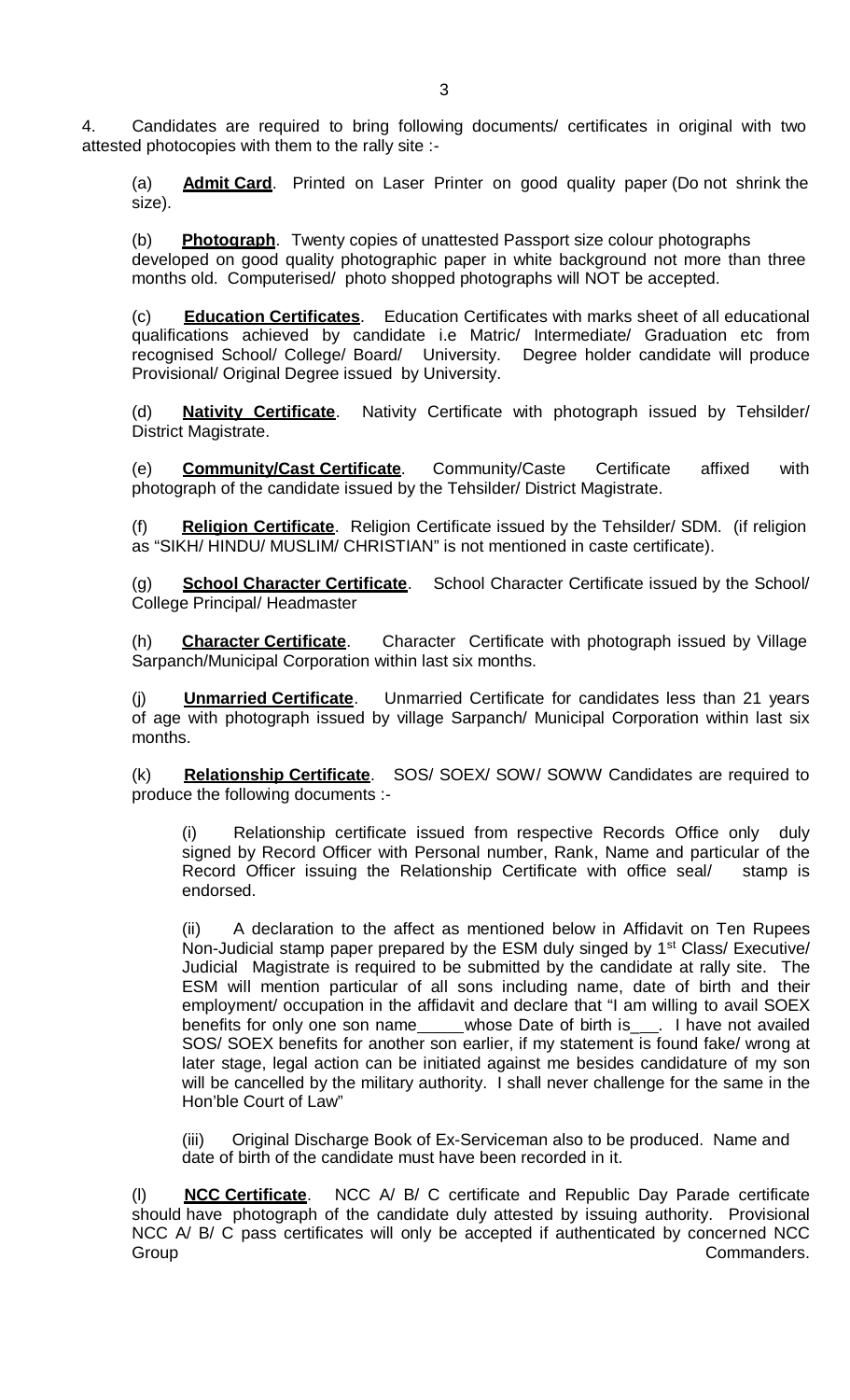#### (m) **Sports Certificate**.

(i) Sportsmen who have represented India at International level and State at National level within the last two years.

(ii) Sportsmen who have represented District at State leveland University team or regional team at District level with 1<sup>st</sup>/ 2<sup>nd</sup> position within last two years.

(n) **Affidavit**. Duly signed by candidate on Rs 10/- Non-judicial Stamp Paper as per specimen duly attested by notary will be submitted by candidate.

(o) **Single Bank A/C, PAN Card & AADHAR Card**. Single Bank A/C, PAN Card & AADHAR card are mandatory documents for final enrolment for purpose of Pay & Allowances and other social benefits scheme.

#### 5. **Special Instructions**. Nil.

6. **Administration**. Candidates are advised to bring sufficient eatables and drinking water with them since recruitment is a time consuming process.

7. Candidates will be permitted entry into the rally site only on production of Admit Card in duplicate generated online through the official website www.joinindianarmy.nic.in. Anyone found with fake admit card will be handed over to Civil Police.

8. Recruitment into the Army is a free service. Candidates are advised not to pay bribe to anyone for recruitment as it is based purely on merit. Selection process during recruitment at all stages is computerised and transparent. Therefore, candidates are advised to be beware of touts as they cannot help them at any stage.

9. Candidates are advised to check their age & education criteria before participating in the rally. Candidates found under age/ overage and not meeting education criteria will be disqualified.

10. Giving/ taking bribe, production of bogus/ fake certificates and indulging in unfair means is a criminal offence and liable for punishment under law.

11. Certificate with overwriting, tampering of seals or erasing/ alteration of any type will not be accepted.

12. All documents submitted by the candidates are verified by government agencies before enrolment into Army. Strong legal action will be taken against individuals submitted fake documents. Even after recruitment the service will be terminated if candidates are found to have produced fake documents or gave wrong information at the time of recruitments, despite the number of years of service individual may have rendered.

13. No compensation for Death/ Injury/ loss etc during the rally and no travelling allowance/ dearness allowance for journey is admissible. Candidates will participate in the rally at their own risk and the participation is totally and entirely voluntary.

14. **Use of Performance Enhancing Drugs**. Use of any kind of performance enhancing drugs is strictly banned. Candidates having been found to have used the same will be debated from further screening.

15. **Tattoo**. Permanent body tattoos are only permitted on inner face of forearms i.e From inside of elbow to the wrist and on the reverse side of palm/ back (dorsal) side of hand. Permanent body tattoos on any other part of the body are not acceptable and candidates will be barred from further selection.

16. If 180 days or more lapse between screening medical at the rally and despatch, medical to it is a the recruited. be done again and unfit candidates in this review will not be recruited.